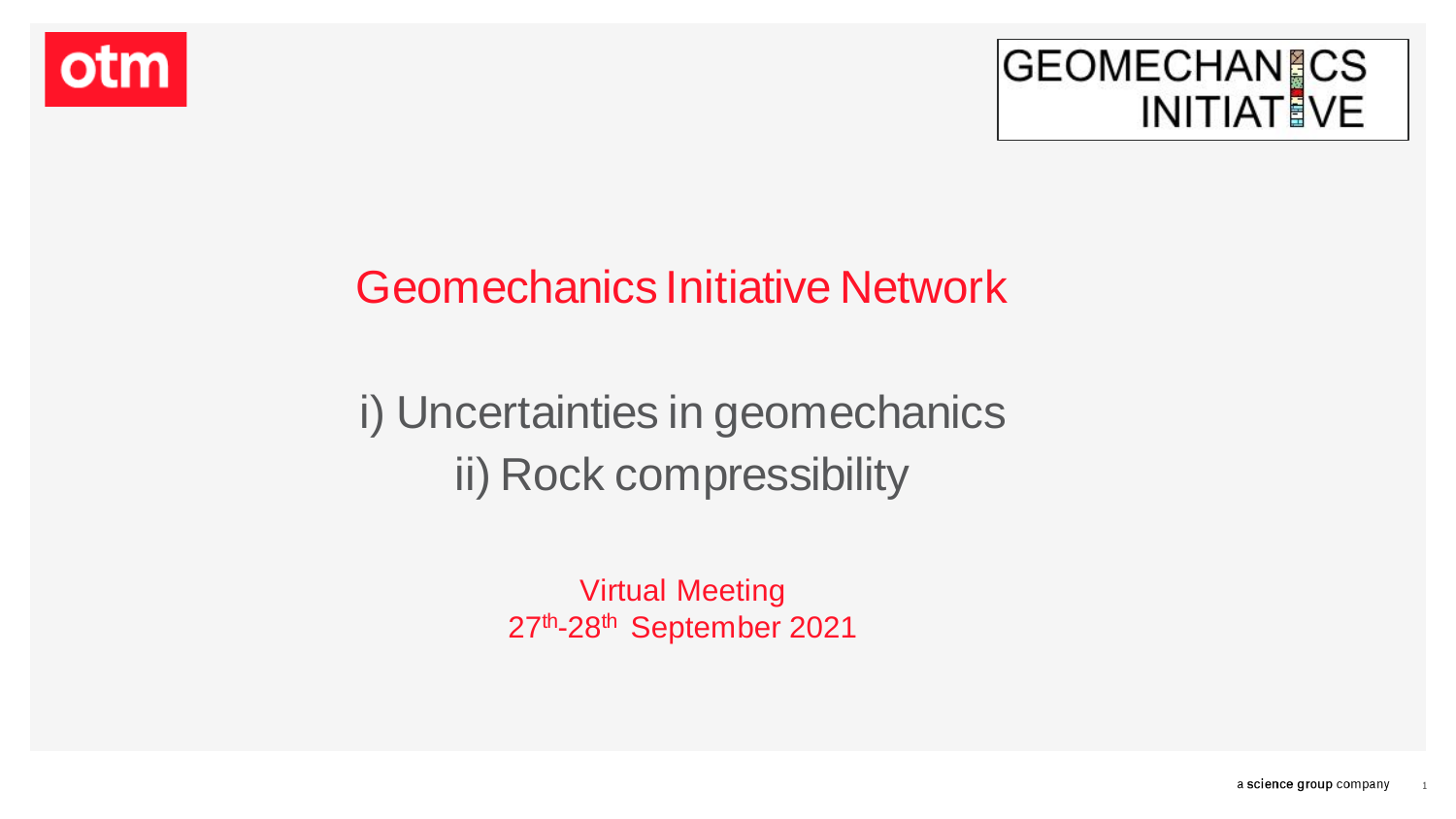



# Welcome













Apologies:

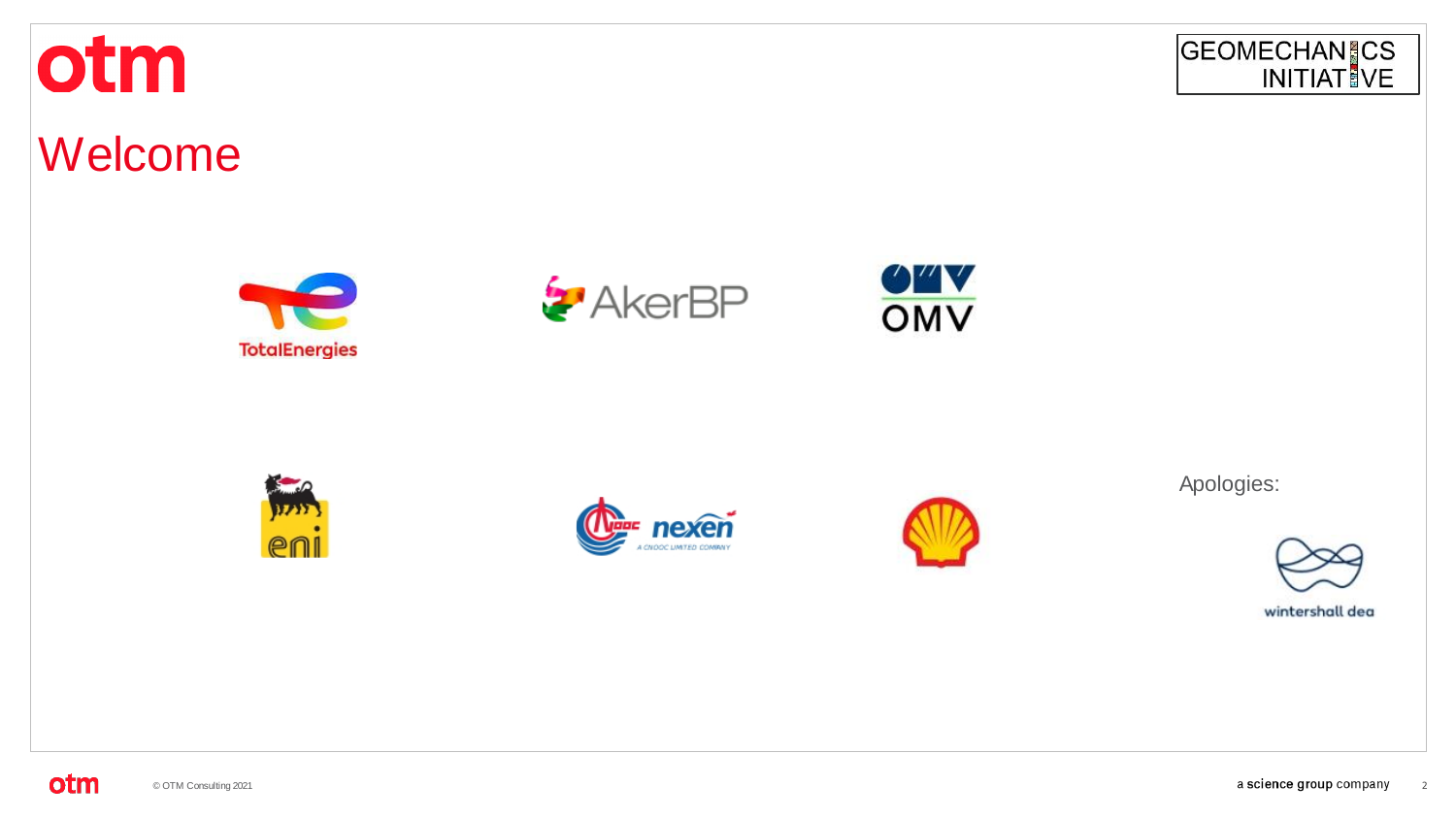### MS Teams controls

#### **Keep Muted throughout the meeting**

• Please mute yourselves; we may '**mute all**' at times, so please check when you want to speak

#### **Question Etiquette**

- Relatively informal meeting
- Plan to keep questions until the end, unless you feel it is particularly relevant. Please use the 'raise hand' option to ask a question – we will monitor this and then ask for your question
- When asking your question **please state your name, company and your question**
- Please remember to **re-mute** your microphone (& video) once your question has been answered

#### **Meeting Chat Box – Informal Chat**

• The meeting chat box may also be used for informal discussion throughout the meeting and intervals

#### **Video**

otm

• Please feel free to use your video when speaking i.e. when presenting and for questions. If the meeting struggles due to bandwidth, we may have to ask people to turn their video off.



**GEOMECHANICS** 

**INITIAT VE**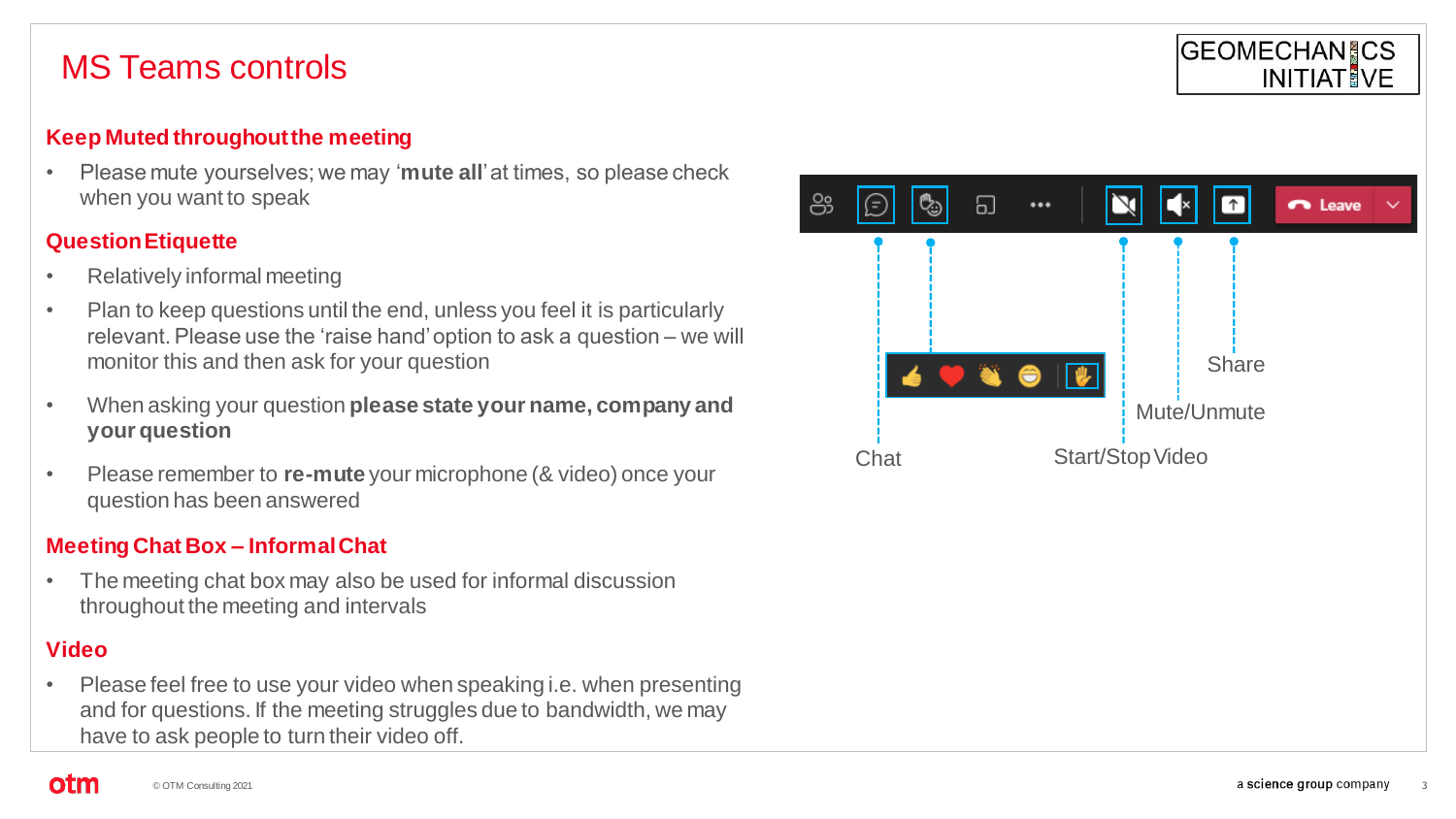### **Introductions**

#### GEOMECHANICS **INITIAT VE**

#### A minute to introduce yourself:

- Your name
- Your company
- Your specialism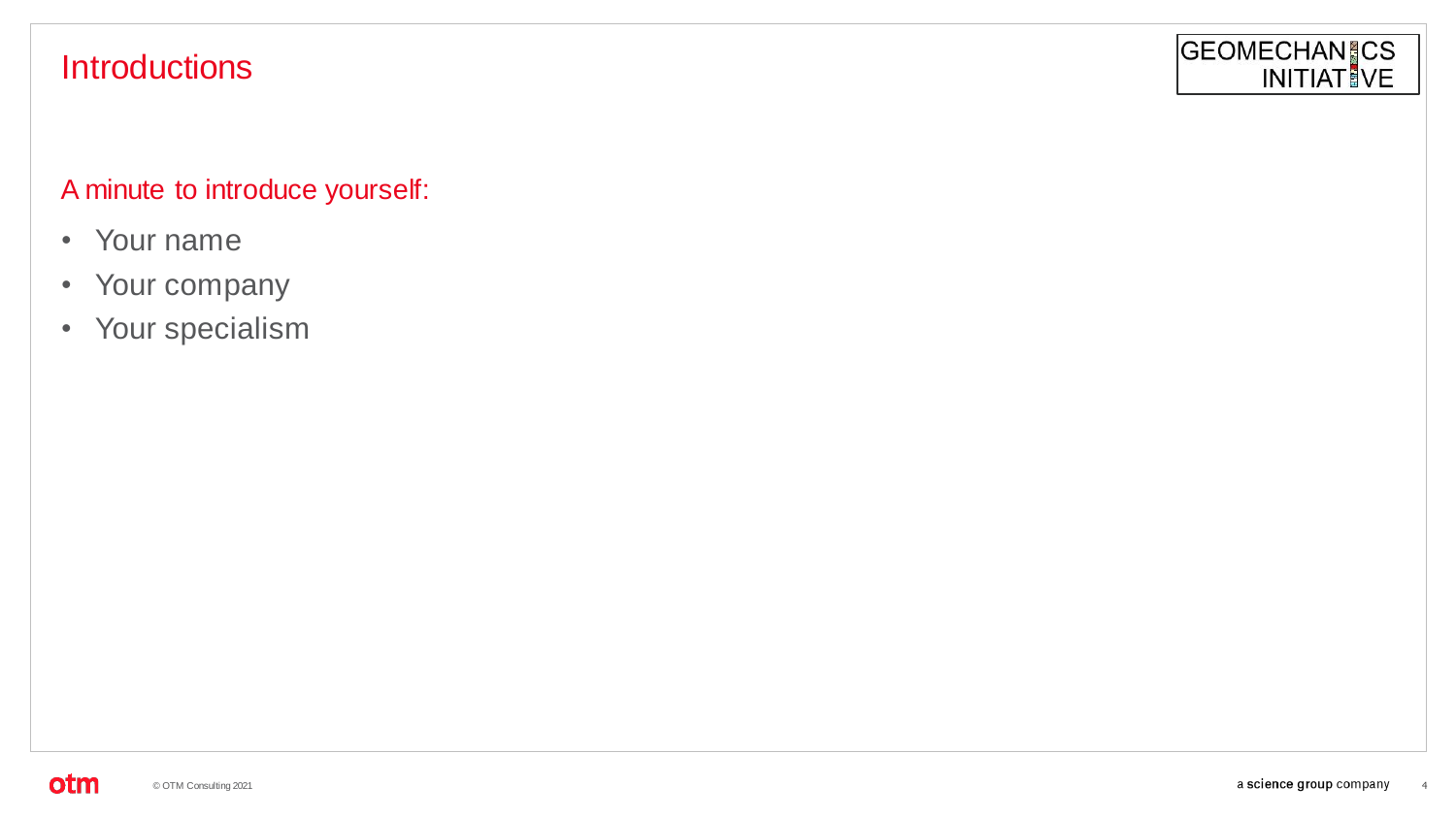### Housekeeping



- I will help keep you on time (providing a 5 minute warning)
- Mobiles to silent
- No photos, screenshots or recordings of virtual meeting
	- Presentations will be available from the GIN website after the meeting
- Network website [geomechanics-initiative.com](https://geomechanics-initiative.com/)
	- Hosts all documents
	- Access for member companies
	- PDF of presentations will be uploaded to the website following the meeting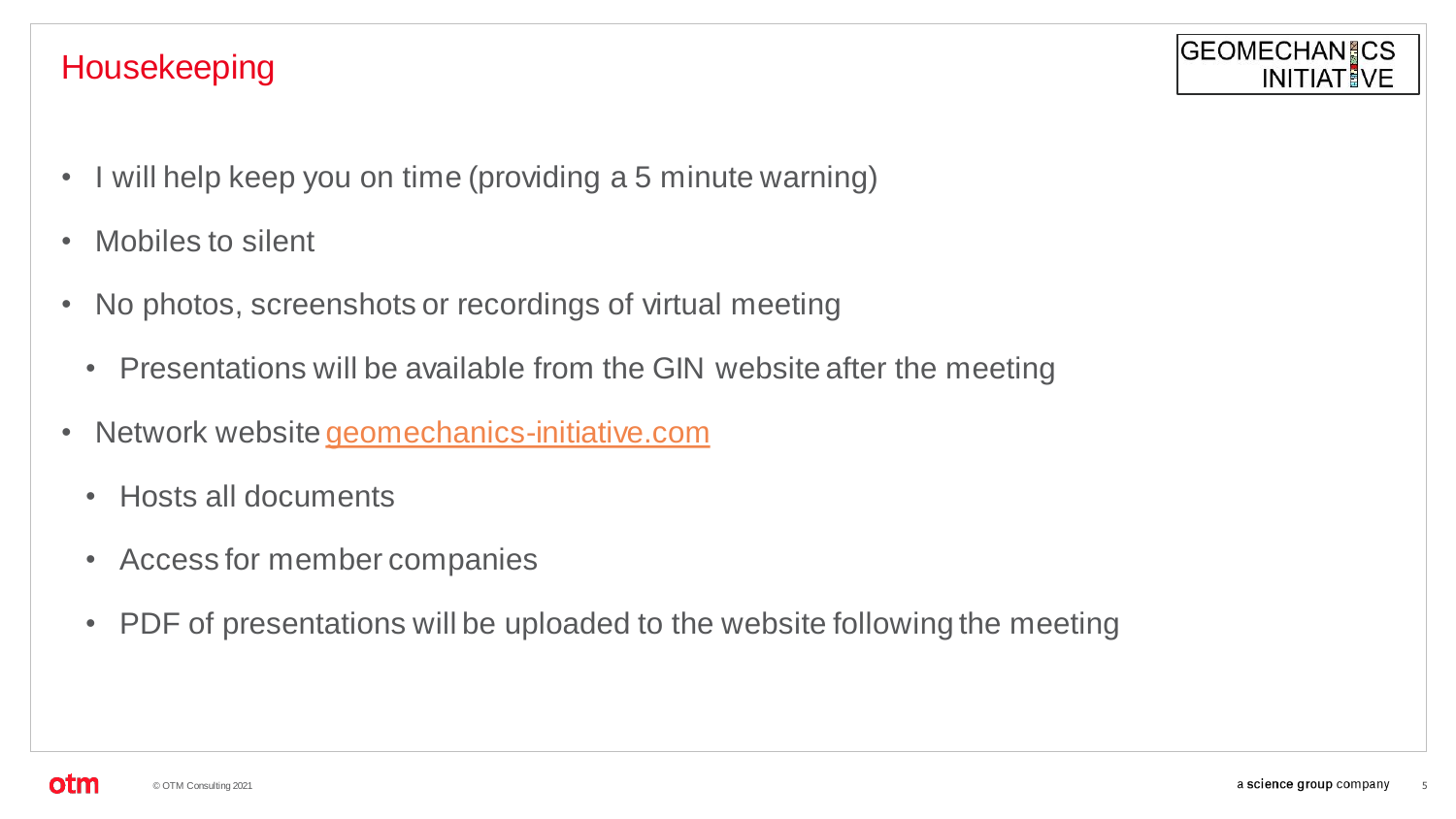### Data Protection

#### **GDPR**

OTM collects and processes personal information relating to the attendees at this meeting in accordance with the privacy policy which is on the website and in compliance with the General Data Protection Regulation.

Privacy policy on GIN website

OTM will circulate the contact details (name, company and email address) of each attendee at this meeting to all other attendees following the meeting, as OTM considers that this is in the legitimate interests of the relevant attendees and members of this network. We will share your details

However, if you would prefer your details are removed from this distribution list and not circulated in this way, please let me know prior to the end of the meeting.

If you don't want your details shared – please send Dawn an email before end of meeting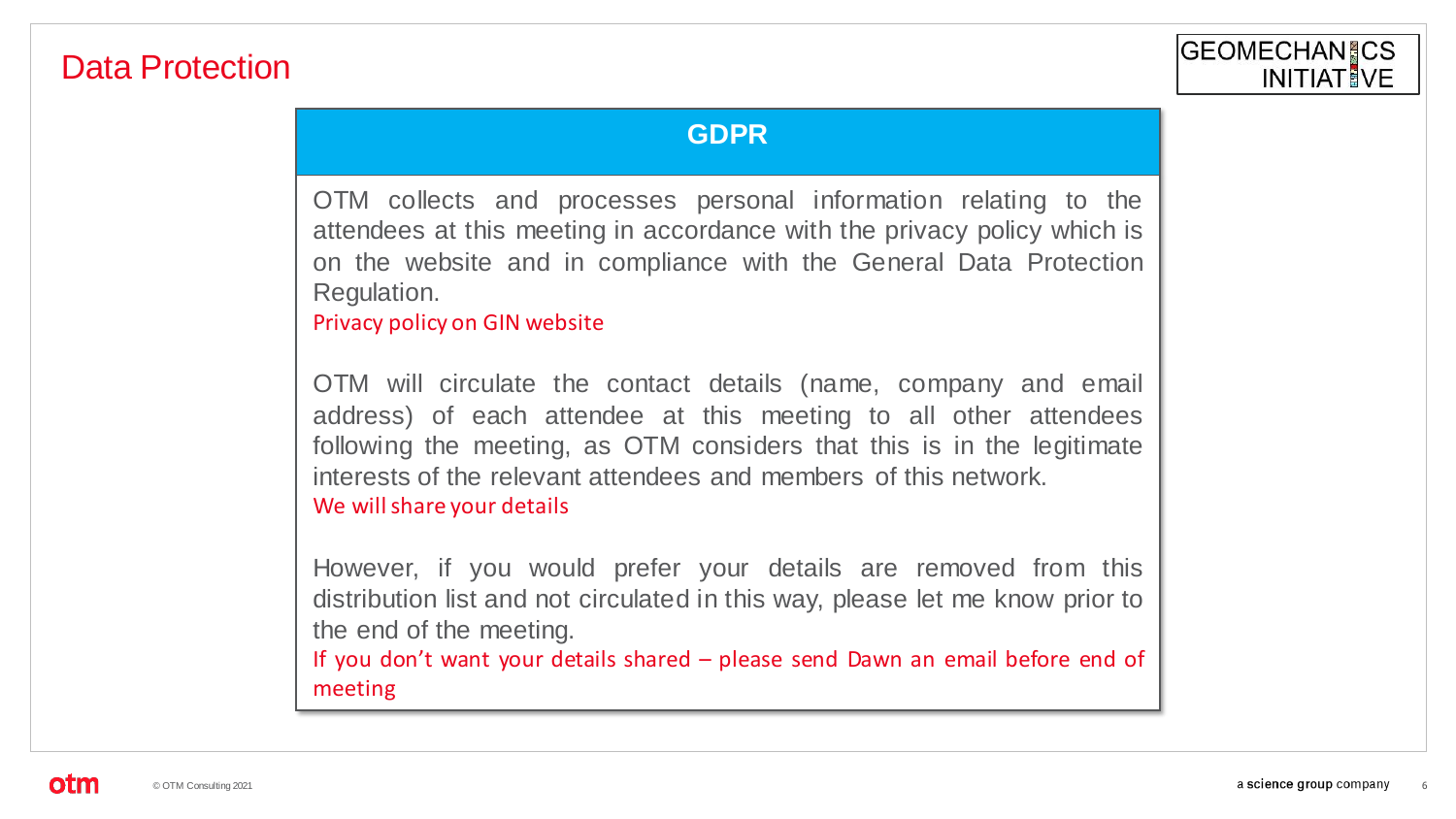## Agenda - Day 1

# GEOMECHAN CS

|                | <b>Monday 27th September</b>                                                                                                                                                                                                              |                                                                                    | UK time | EUR time |
|----------------|-------------------------------------------------------------------------------------------------------------------------------------------------------------------------------------------------------------------------------------------|------------------------------------------------------------------------------------|---------|----------|
| 1              | Welcome and objectives for the meeting                                                                                                                                                                                                    | Richard Shelton, OTM                                                               | 09:00   | 10:00    |
| 2              | <b>Introductions</b>                                                                                                                                                                                                                      | All                                                                                | 09:15   | 10:15    |
| 3              | FCP assessment including elastic properties<br>uncertainties                                                                                                                                                                              | Adrien Zerbinati,<br>TotalEnergies                                                 | 09:30   | 10:30    |
| 4              | 1D<br>geomechanical<br>Uncertainty in pre-drill<br>models                                                                                                                                                                                 | Federica Ferrari &<br>Gianfranco Bagnoli, ENI                                      | 10:15   | 11:15    |
| Lunch          |                                                                                                                                                                                                                                           |                                                                                    | 11:00   | 12:00    |
| 5              | Geomechanical uncertainty in CNOOC                                                                                                                                                                                                        | Ben Fletcher, CNOOC                                                                | 12:00   | 13:00    |
| 6              | Estimation of range of fracture size in the<br>wellbore strengthening study                                                                                                                                                               | Kun SU, TotalEnergies                                                              | 12:45   | 13:45    |
| <b>Break</b>   |                                                                                                                                                                                                                                           | 13:30                                                                              | 14:30   |          |
| $\overline{7}$ | Part I: Current state of geomechanical<br>uncertainty assessments at OMV<br>Part II: JIP with Heriot Watt University: An<br>uncertainty quantification for the simulation of<br>reservoir geomechanics and flow using<br>machine learning | Mira Persaud, OMV /<br>Helen Lewis, Dan Arnold,<br>Vasily Demyanov, Heriot<br>Watt | 13:45   | 14:45    |
| End of day 1   |                                                                                                                                                                                                                                           | 14:50                                                                              | 15:50   |          |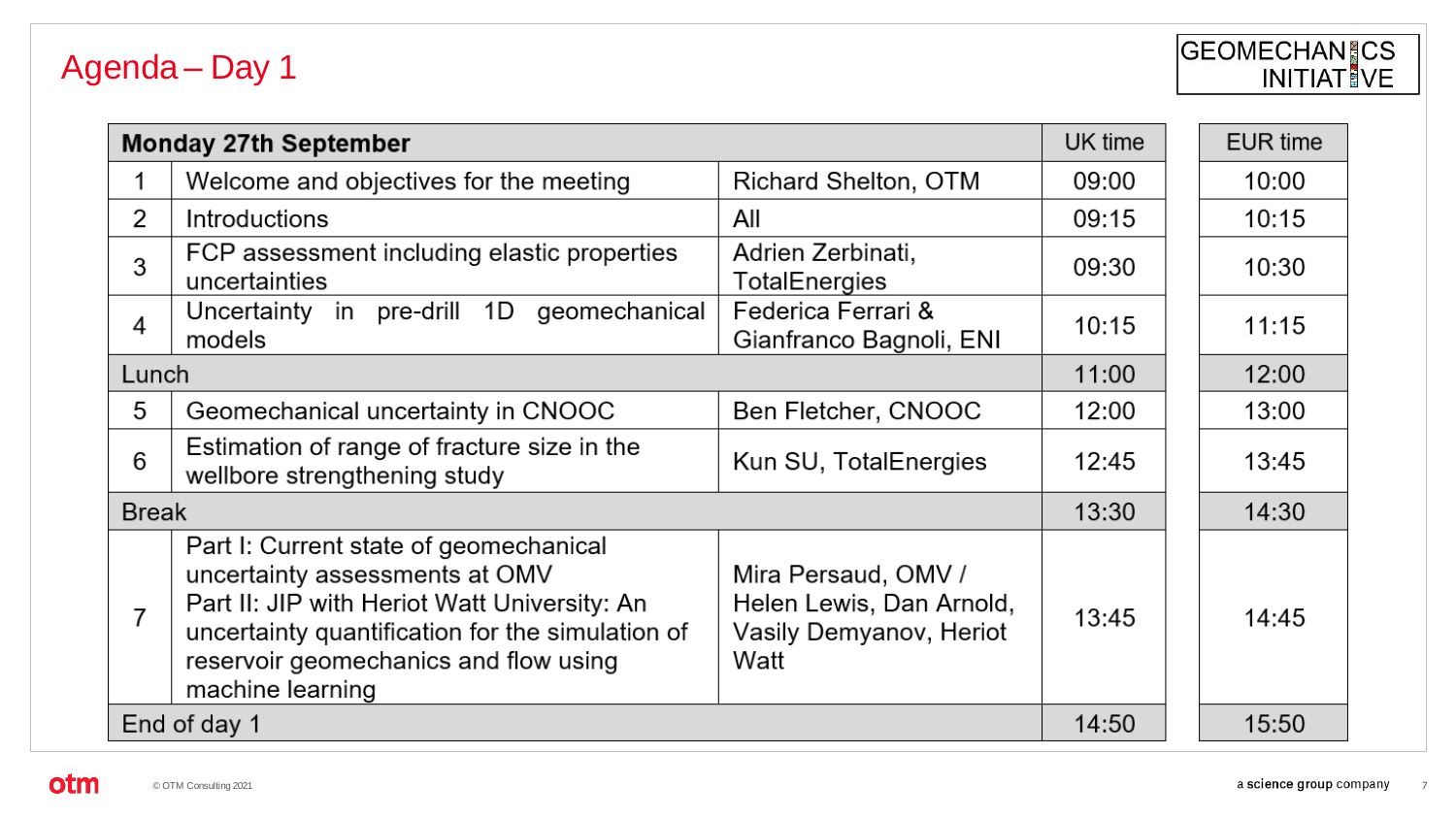## Agenda - Day 2

|                 | <b>Tuesday 28th September</b>                               | UK time                                |       | EUR time |
|-----------------|-------------------------------------------------------------|----------------------------------------|-------|----------|
| 8               | Welcome                                                     | OTM, Richard Shelton                   | 09:00 | 10:00    |
| 9               | Rock compressibility: from measurement to<br>model          | Peter Schutjens, Shell                 | 09:05 | 10:05    |
| 10              | Rock Compressibility for reservoir simulation in<br>Aker BP | Tron Golder<br>Kristiansen,<br>Aker BP | 09:50 | 10:50    |
| 11              | Tbc                                                         | Sergio De-Gennaro, Shell               | 10:35 | 11.35    |
|                 | <b>Break</b>                                                |                                        | 11:20 | 12:20    |
|                 | Meeting wrap-up to include discussion on:                   |                                        |       |          |
|                 | - Member update                                             |                                        | 11:30 |          |
| 12 <sup>2</sup> | - Future topics                                             | OTM, Richard Shelton                   |       | 12:30    |
|                 | - Next meeting format/ timing                               |                                        |       |          |
|                 | - AOB                                                       |                                        |       |          |
| End of day 2    |                                                             |                                        | 12:00 | 13:00    |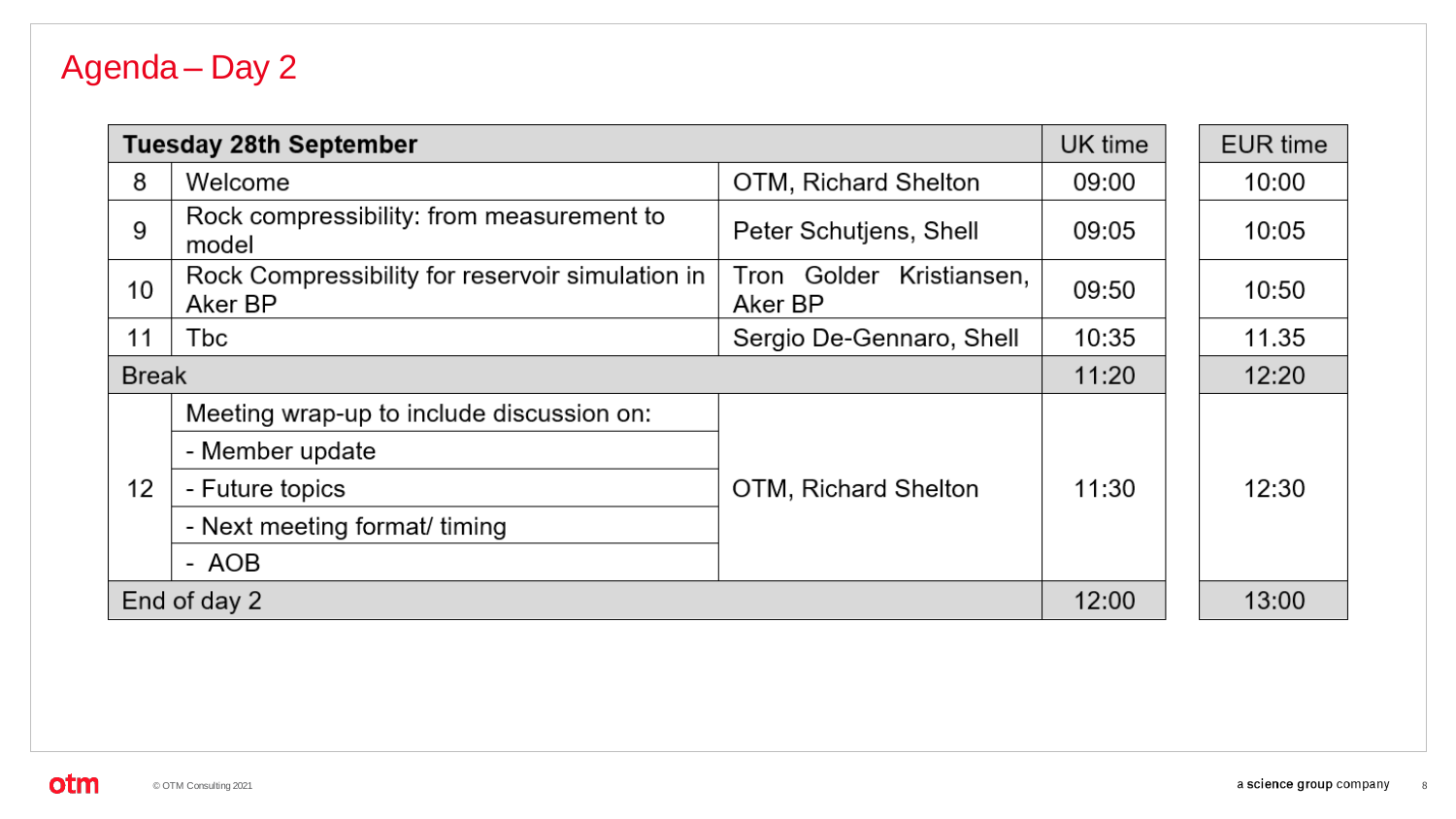



# **Presentations**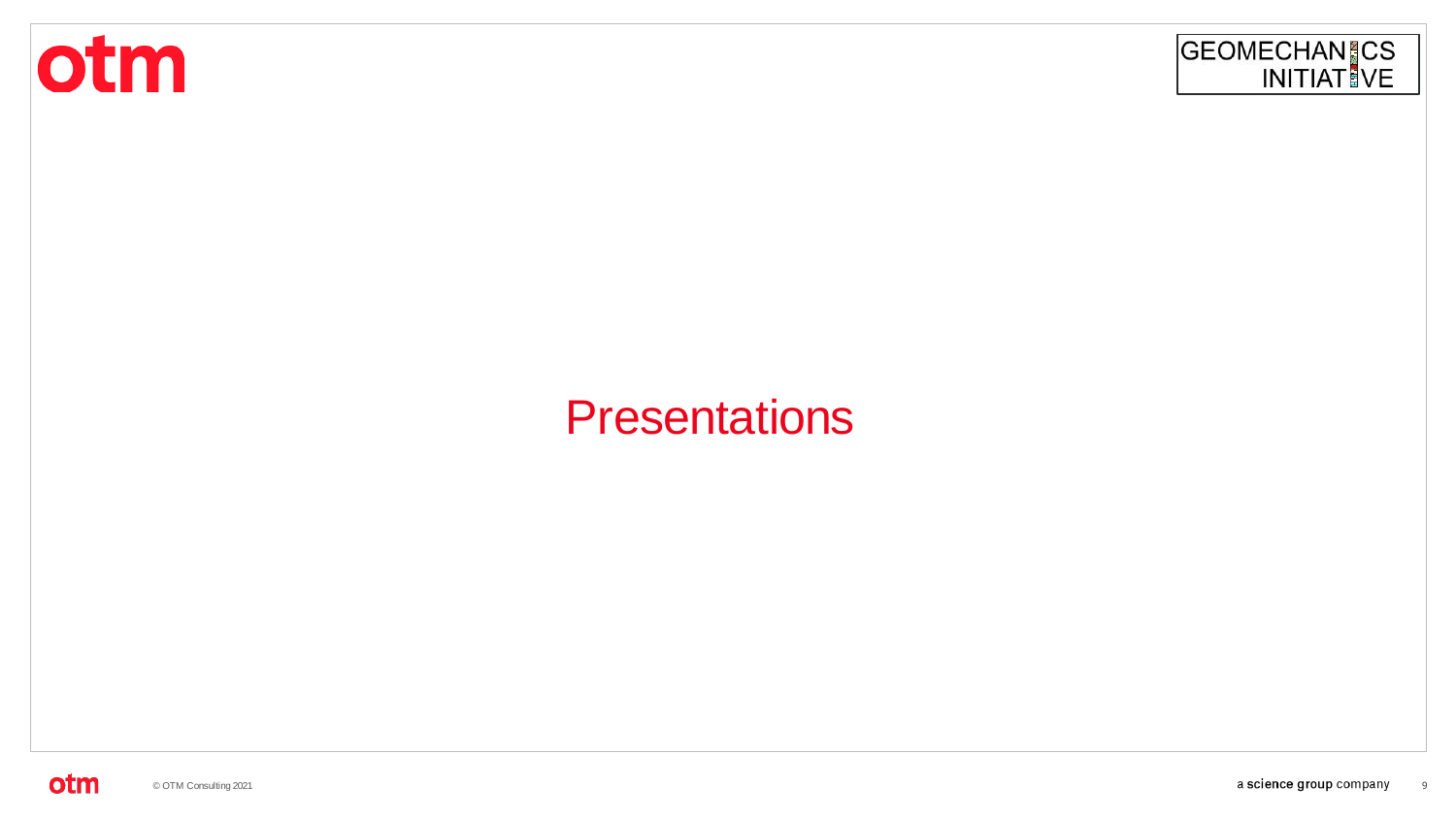



# Day 1 - Close out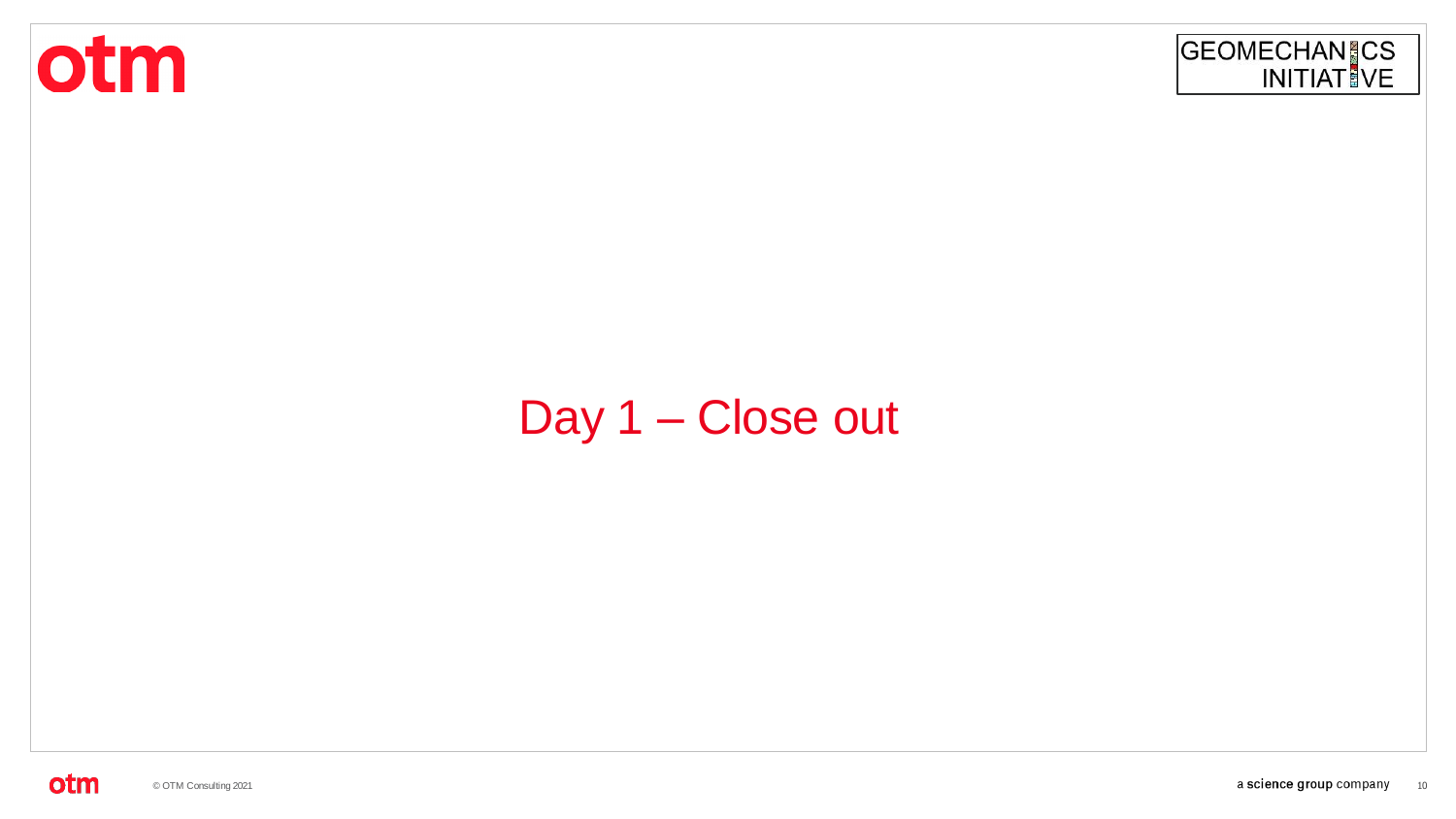## Agenda - Day 2

|                 | <b>Tuesday 28th September</b>                               |                                        | UK time | EUR time |
|-----------------|-------------------------------------------------------------|----------------------------------------|---------|----------|
| 8               | Welcome                                                     | OTM, Richard Shelton                   | 09:00   | 10:00    |
| 9               | Rock compressibility: from measurement to<br>model          | Peter Schutjens, Shell                 | 09:05   | 10:05    |
| 10              | Rock Compressibility for reservoir simulation in<br>Aker BP | Tron Golder<br>Kristiansen,<br>Aker BP | 09:50   | 10:50    |
| 11              | Tbc                                                         | Sergio De-Gennaro, Shell               | 10:35   | 11.35    |
|                 | <b>Break</b>                                                |                                        | 11:20   | 12:20    |
|                 | Meeting wrap-up to include discussion on:                   |                                        | 11:30   |          |
| 12 <sup>2</sup> | - Member update                                             |                                        |         |          |
|                 | - Future topics                                             | OTM, Richard Shelton                   |         | 12:30    |
|                 | - Next meeting format/ timing                               |                                        |         |          |
|                 | - AOB                                                       |                                        |         |          |
| End of day 2    |                                                             |                                        | 12:00   | 13:00    |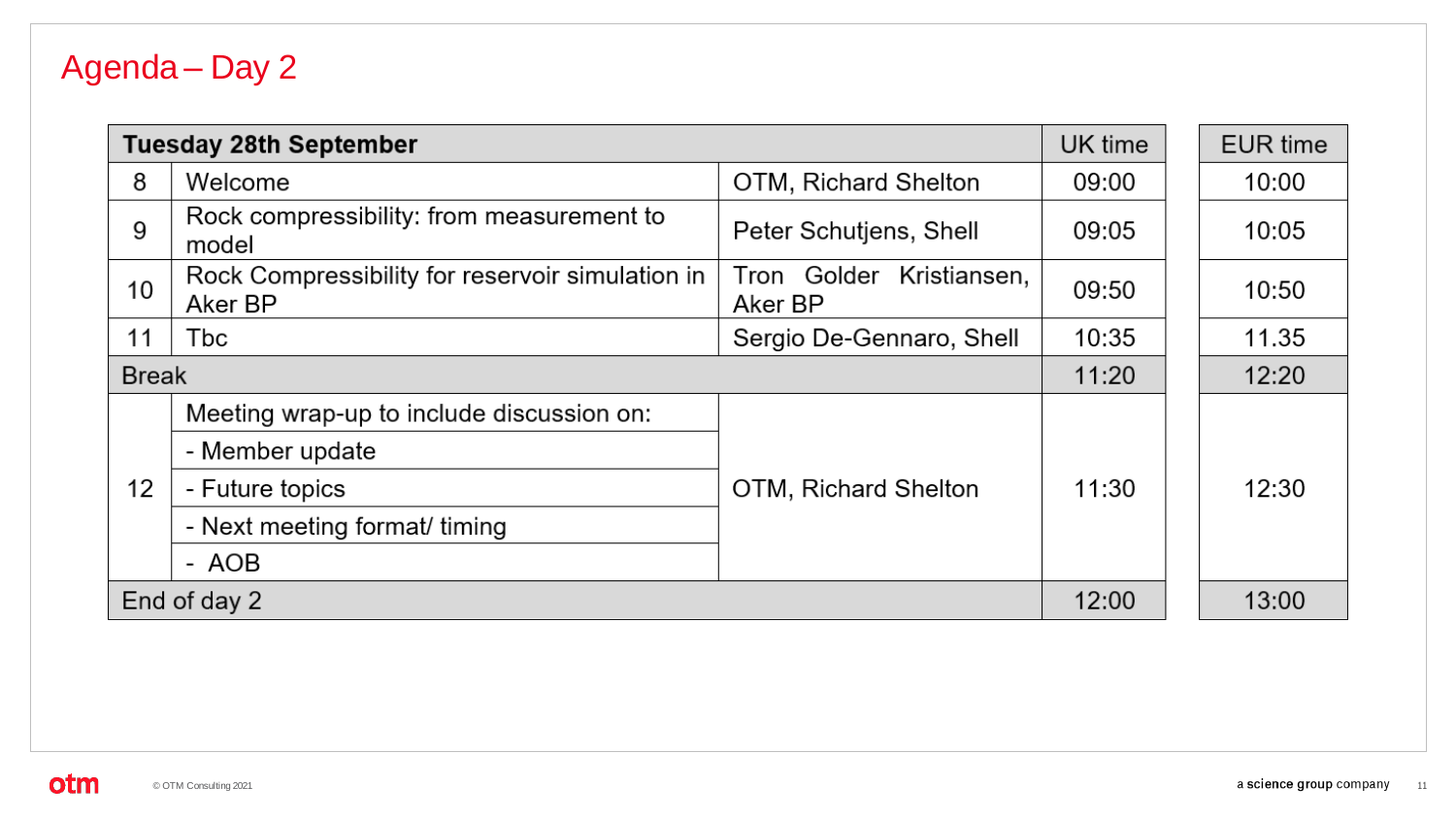



# Day 2 - Welcome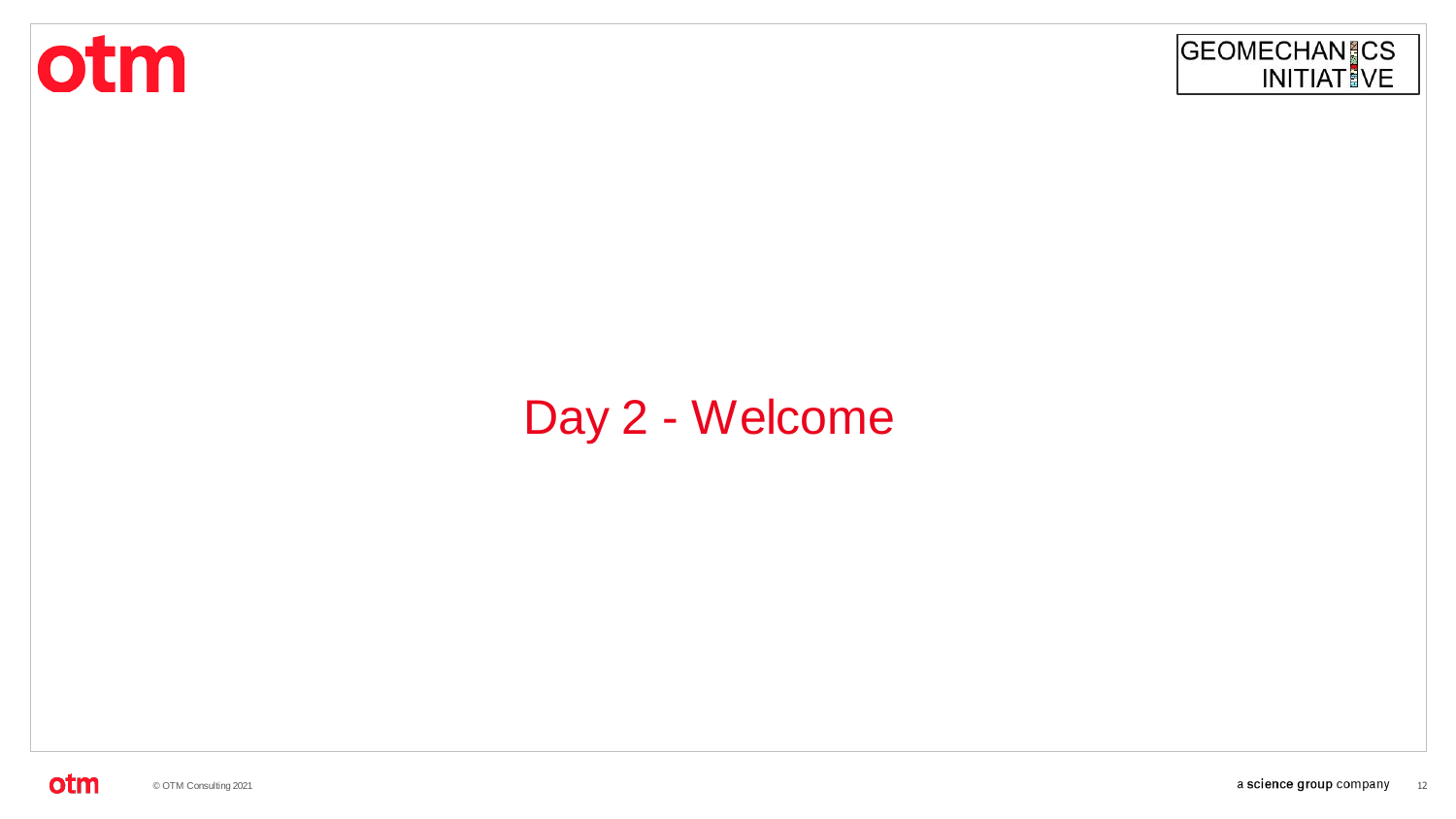## Agenda - Day 2

|                 | <b>Tuesday 28th September</b>                               | UK time                                |       | EUR time |
|-----------------|-------------------------------------------------------------|----------------------------------------|-------|----------|
| 8               | Welcome                                                     | OTM, Richard Shelton                   | 09:00 | 10:00    |
| 9               | Rock compressibility: from measurement to<br>model          | Peter Schutjens, Shell                 | 09:05 | 10:05    |
| 10              | Rock Compressibility for reservoir simulation in<br>Aker BP | Tron Golder<br>Kristiansen,<br>Aker BP | 09:50 | 10:50    |
| 11              | Tbc                                                         | Sergio De-Gennaro, Shell               | 10:35 | 11.35    |
|                 | <b>Break</b>                                                |                                        | 11:20 | 12:20    |
|                 | Meeting wrap-up to include discussion on:                   |                                        |       |          |
|                 | - Member update                                             |                                        | 11:30 |          |
| 12 <sup>2</sup> | - Future topics                                             | OTM, Richard Shelton                   |       | 12:30    |
|                 | - Next meeting format/ timing                               |                                        |       |          |
|                 | - AOB                                                       |                                        |       |          |
| End of day 2    |                                                             |                                        | 12:00 | 13:00    |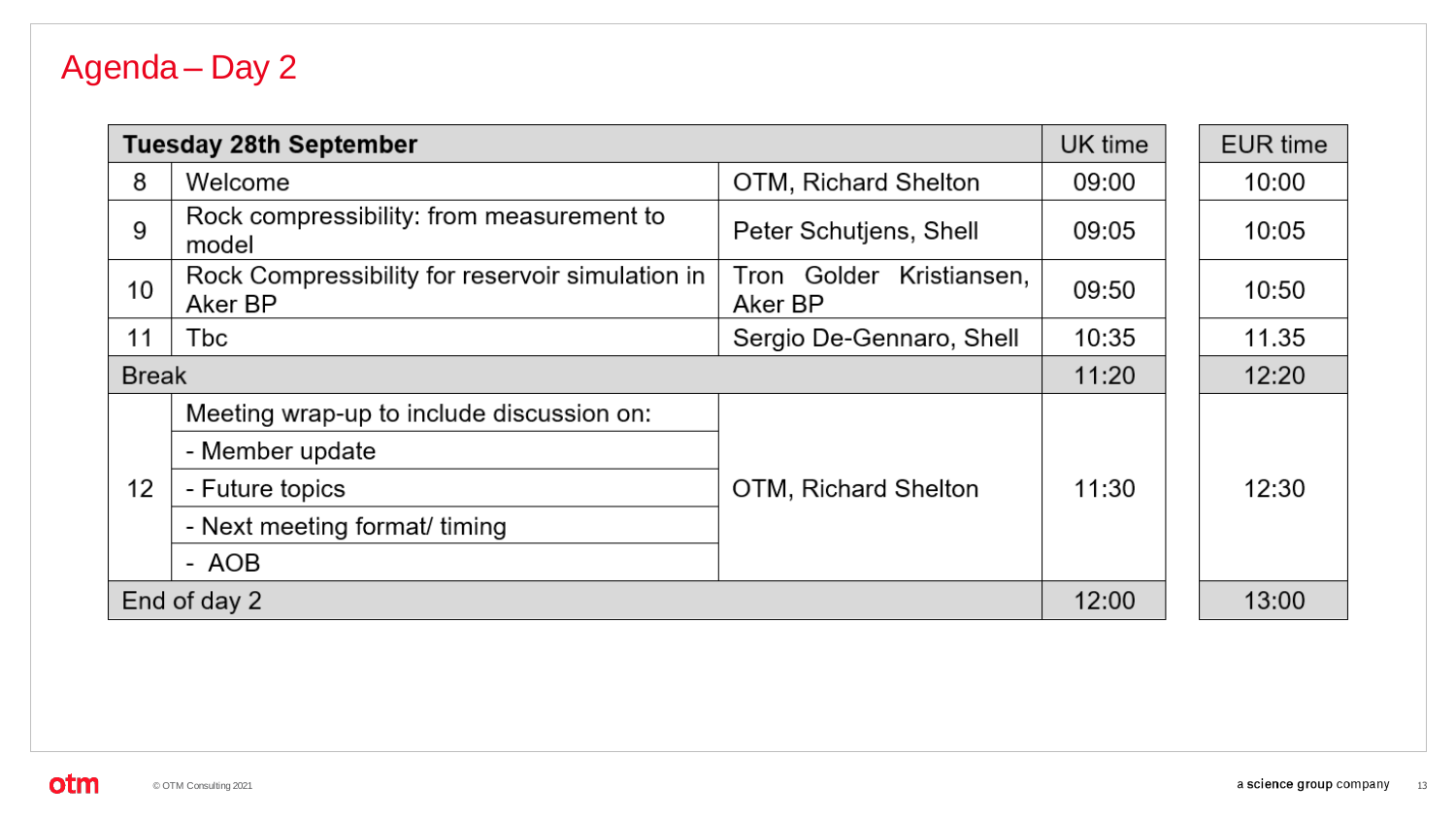



# Day 2 - Presentations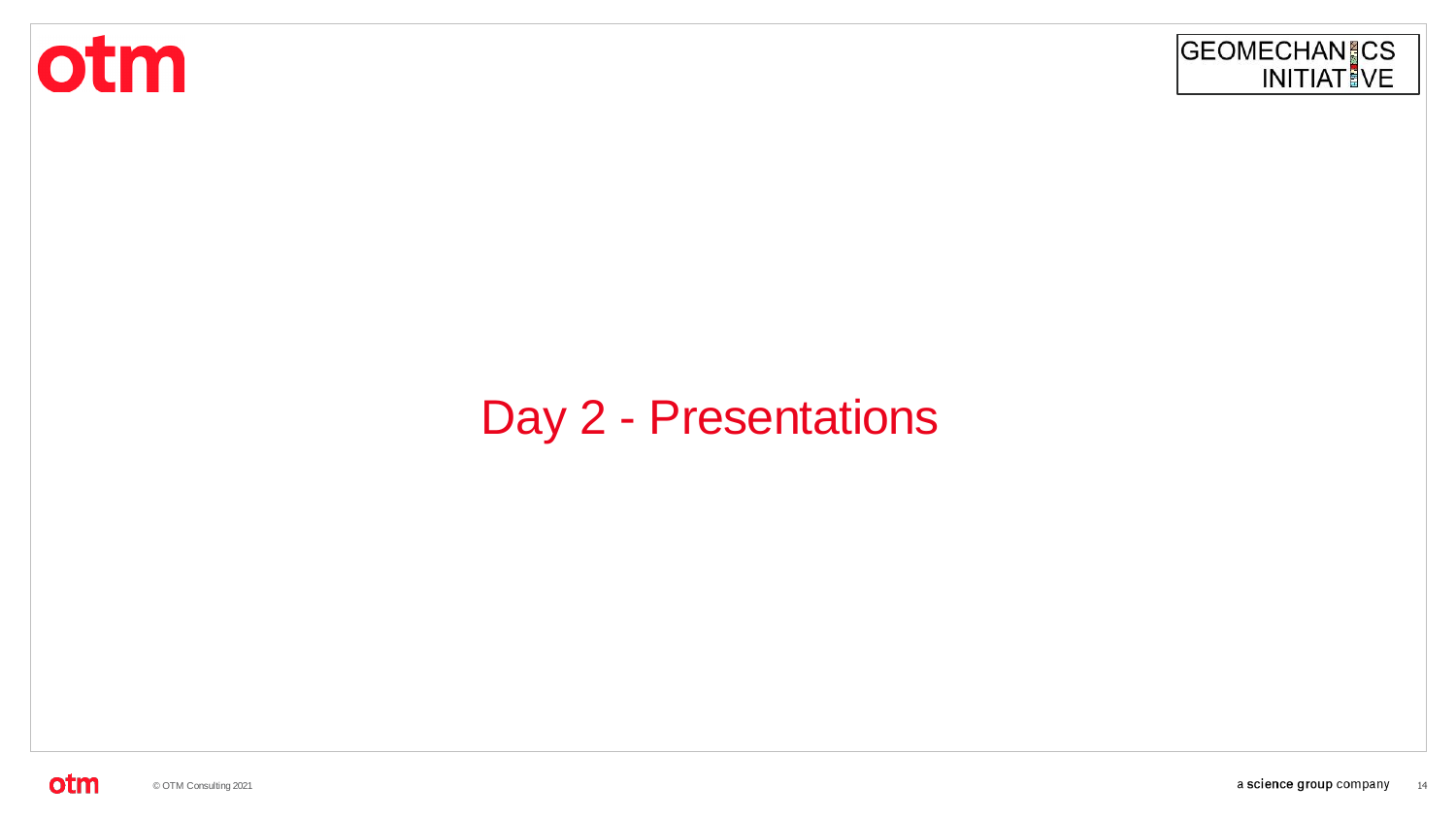



# Day 2 - Close out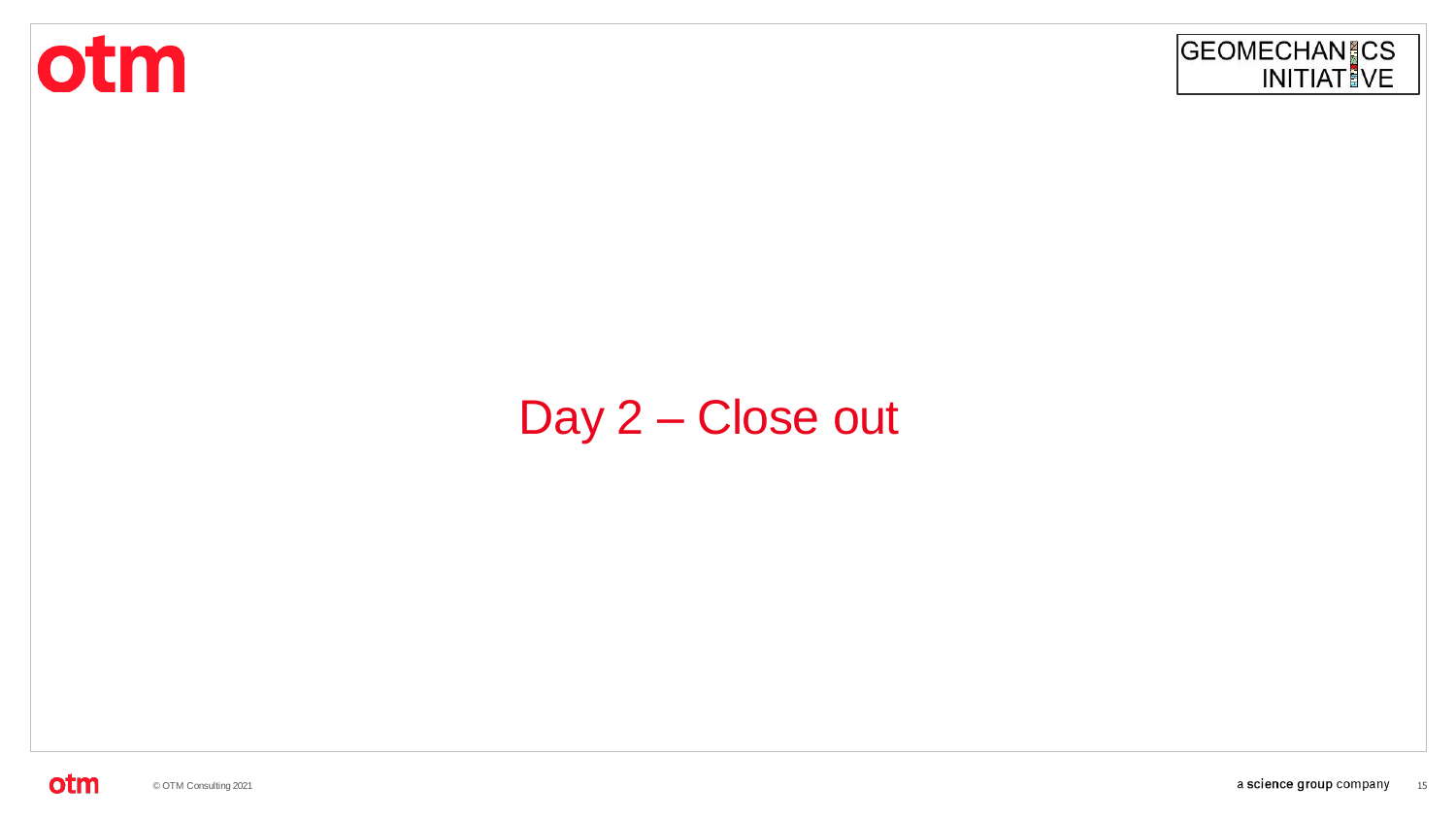otm



# Thank you presenters and participants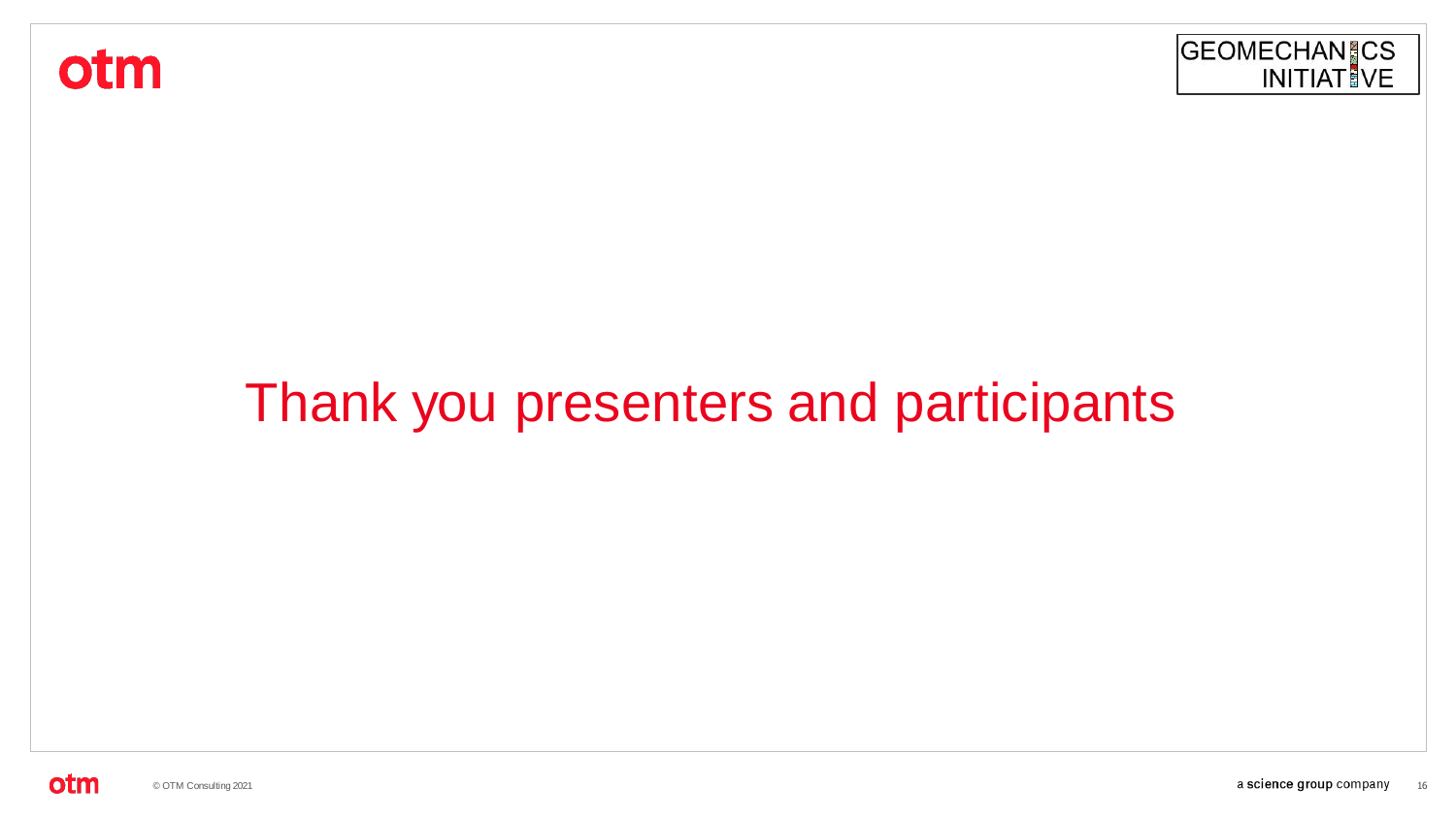### Meeting Close out

- **Member update**
- **Future topics**
- **Next meeting format and timing**
- **AOB**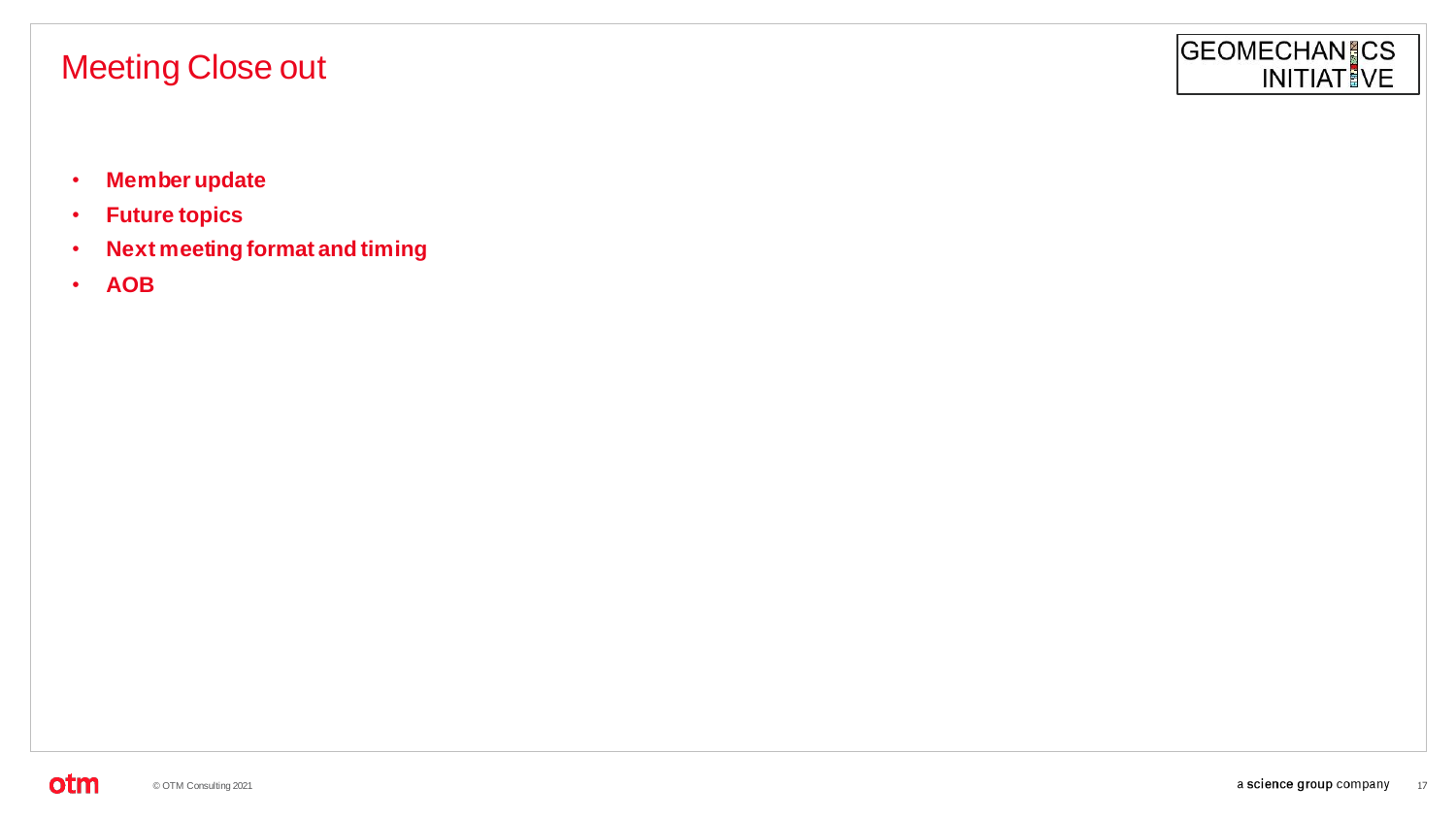### Meeting Close out

# GEOMECHANICS<br>INITIATIVE

#### **Member update**

- Repsol
- BP
- Other members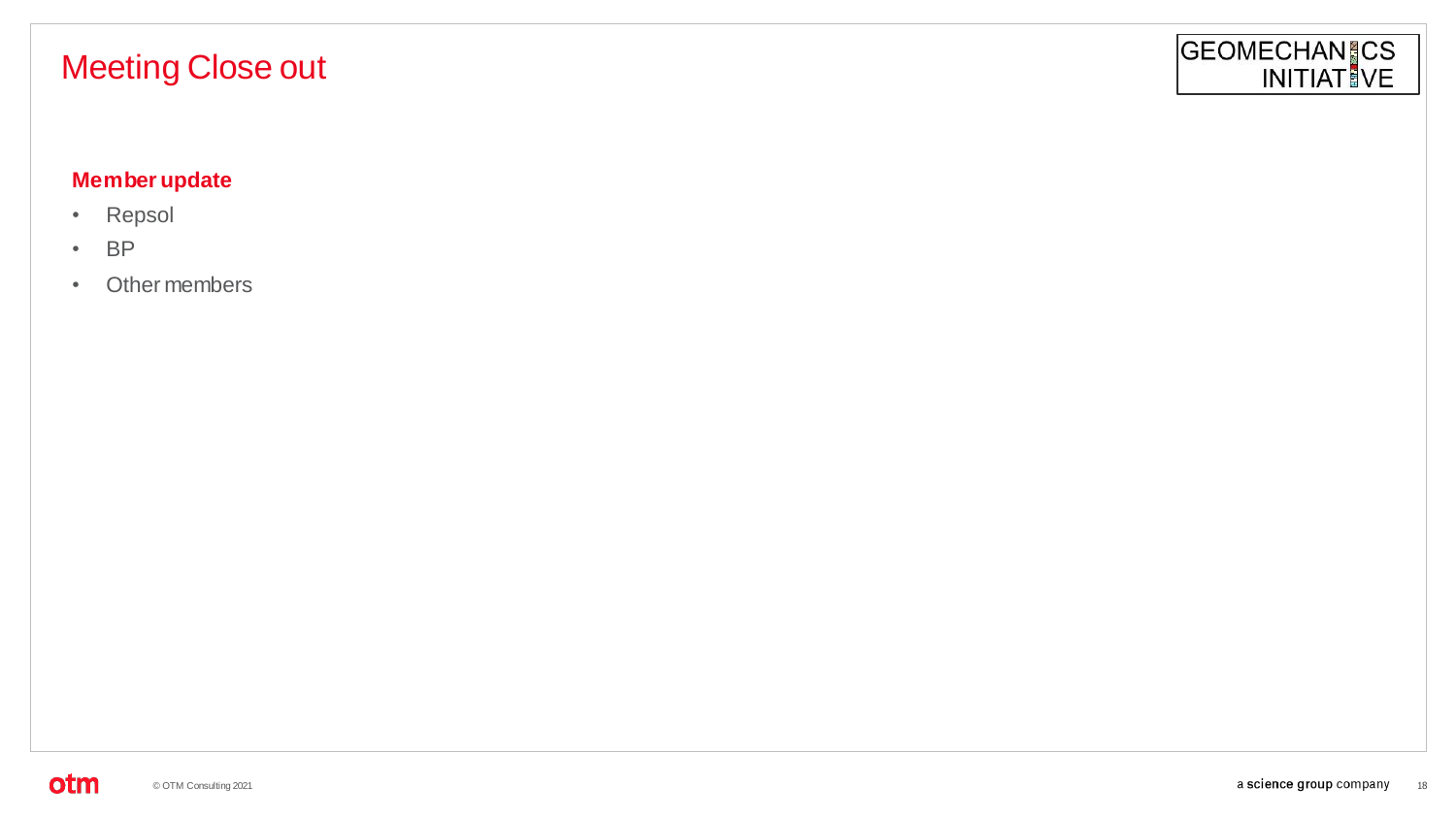#### **GEOMECHANICS INITIAT VE**

#### **Future topics**

• Potential topics

- o PP/FG/MW analysis
- o Fracture analysis
- o Fault seal analysis
- o Aiding/ improving drilling operations
- o Drilling in depleted reservoirs
- o Ultra Deepwater environments
- o Thermal / geothermal operations
- o Digitalisation / big data
- o Technology in Geomechanics (Sergio at September 2019 meeting)
- $\circ$  Rock compressibility (+ fault seal)
- o Fault reactivation prediction
- o Well completions
- o Wellbore strengthening

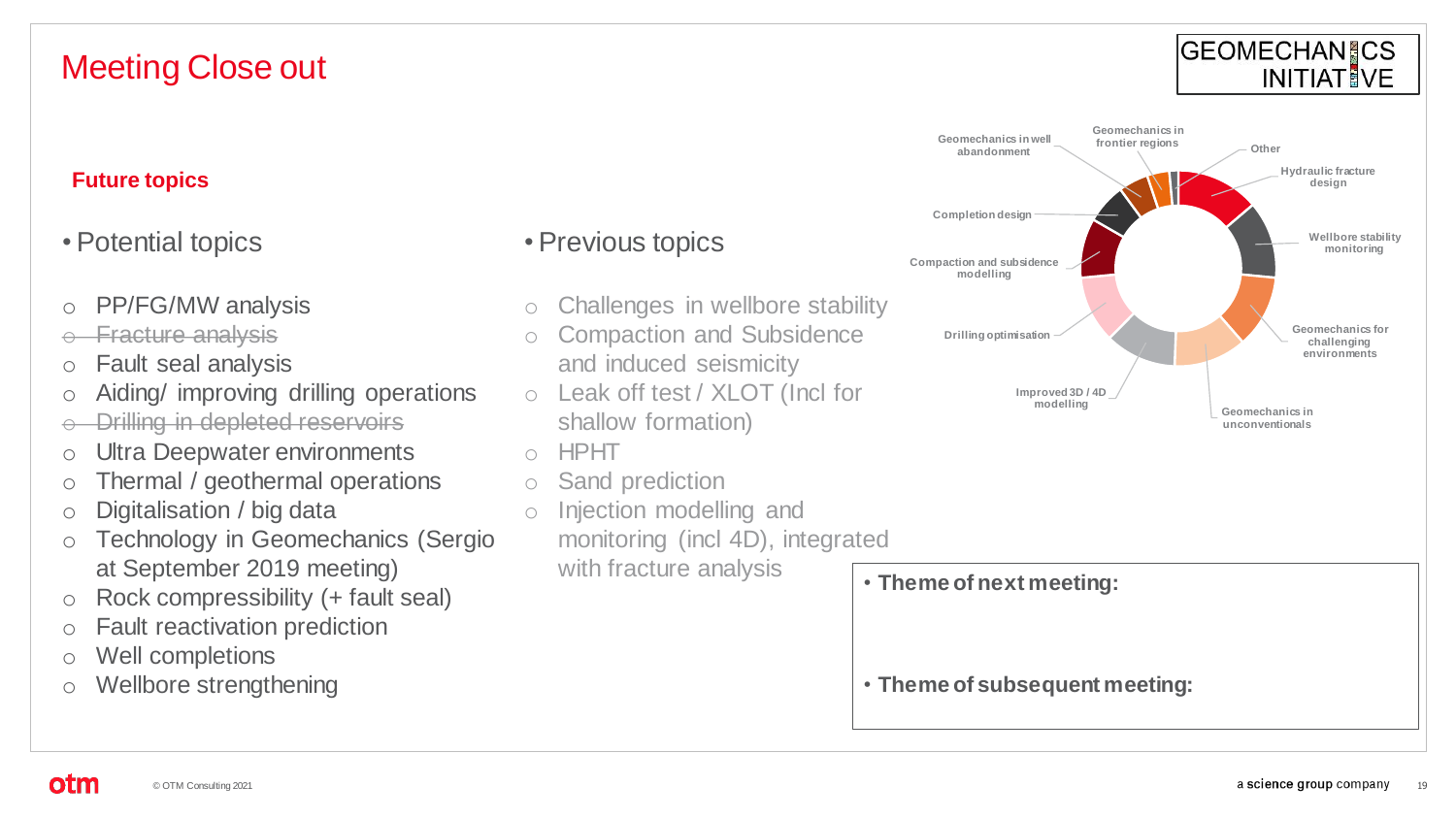### Meeting Close out

# GEOMECHANICS<br>INITIATIVE

#### **Next meeting format/timing**

- March/April
- Face-to-face
- Virtual?